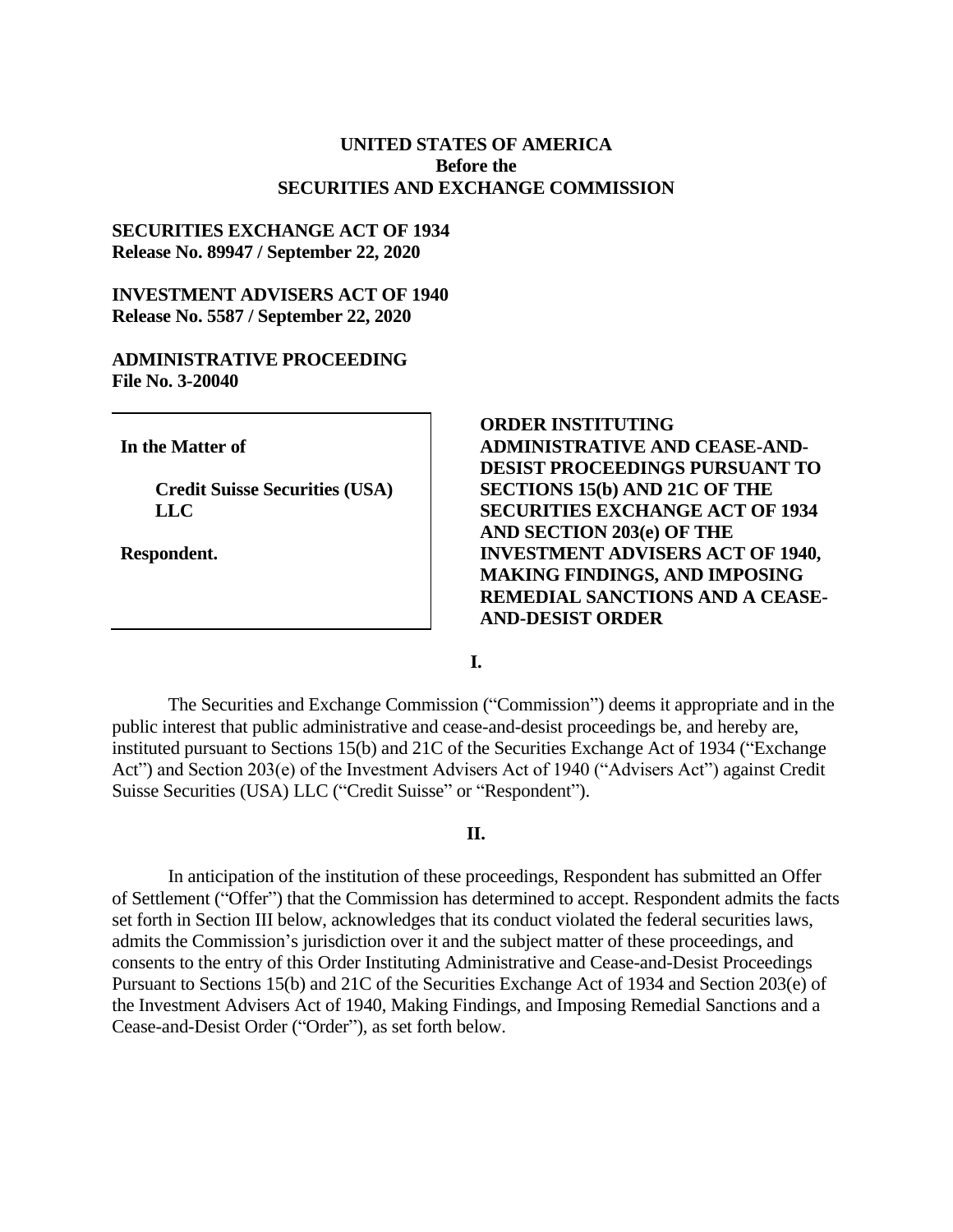## **III.**

On the basis of this Order and Respondent's Offer, the Commission finds that:

### **Summary**

 $\mathbf{l}$ . These proceedings arise out of Credit Suisse's failure to submit to the Commission true and complete data in response to Commission staff electronic blue sheets ("EBS") requests, resulting in the reporting of EBS that was incomplete or deficient.

2. Commission staff routinely sends requests for securities trading records to market makers, brokers and/or clearing firms in order to identify buyers and sellers of securities, and firms provide the requested records in a universal electronic format known as the EBS format. It is a fundamental obligation of broker-dealers to provide complete and accurate EBS data when requested by representatives of the Commission to do so. The submission of complete and accurate blue sheet data is critical to many aspects of the Commission's operations and its ability to discharge its enforcement and regulatory mandates. The failure of a broker-dealer to provide complete and accurate EBS information in response to a Commission request can impact the Commission's ability to discharge its statutory obligations, undermine the integrity of its investigations and examinations, and ultimately interfere with the Commission's ability to protect investors.

From March 16, 2015 through March 11, 2019, (the "relevant period"), Credit 3. Suisse submitted 135 fixed-income EBS to the Commission, nearly half of which were deficient in one or more ways, resulting in the misreporting of trade data for 2,460 transactions. As a result, Credit Suisse violated the recordkeeping and reporting requirements of Section 17(a)(1) of the Exchange Act and Rules 17a-4(j) and 17a-25 thereunder.

 $4.$ Section 17 of the Exchange Act imposes on broker-dealers recordkeeping and reporting requirements that are essential to the Commission's ability to enforce the federal securities laws and to protect investors. To ensure the continued effectiveness of the Commission's enforcement and regulatory programs, broker-dealers must comply with, among other things: Rule 17a-25, requiring that broker-dealers submit electronically securities transaction information upon request by the Commission; and Rule 17a-4(j), requiring broker-dealers to furnish promptly legible, true, complete, and current copies of required records upon request by a representative of the Commission. Credit Suisse failed to comply with these requirements, as described below.

#### **Respondent**

Credit Suisse Securities (USA) LLC ("Credit Suisse"), is a Delaware limited 5. liability company and has been registered with the Commission as a broker-dealer since 1936 and as an investment adviser since 1999. Credit Suisse has its principal place of business in New York, New York, and is a wholly-owned subsidiary of Credit Suisse (USA), Inc., which is an indirect wholly-owned subsidiary of Credit Suisse Group AG, a financial services company headquartered in Zurich, Switzerland. In 2015, the Commission imposed and Credit Suisse consented to a cease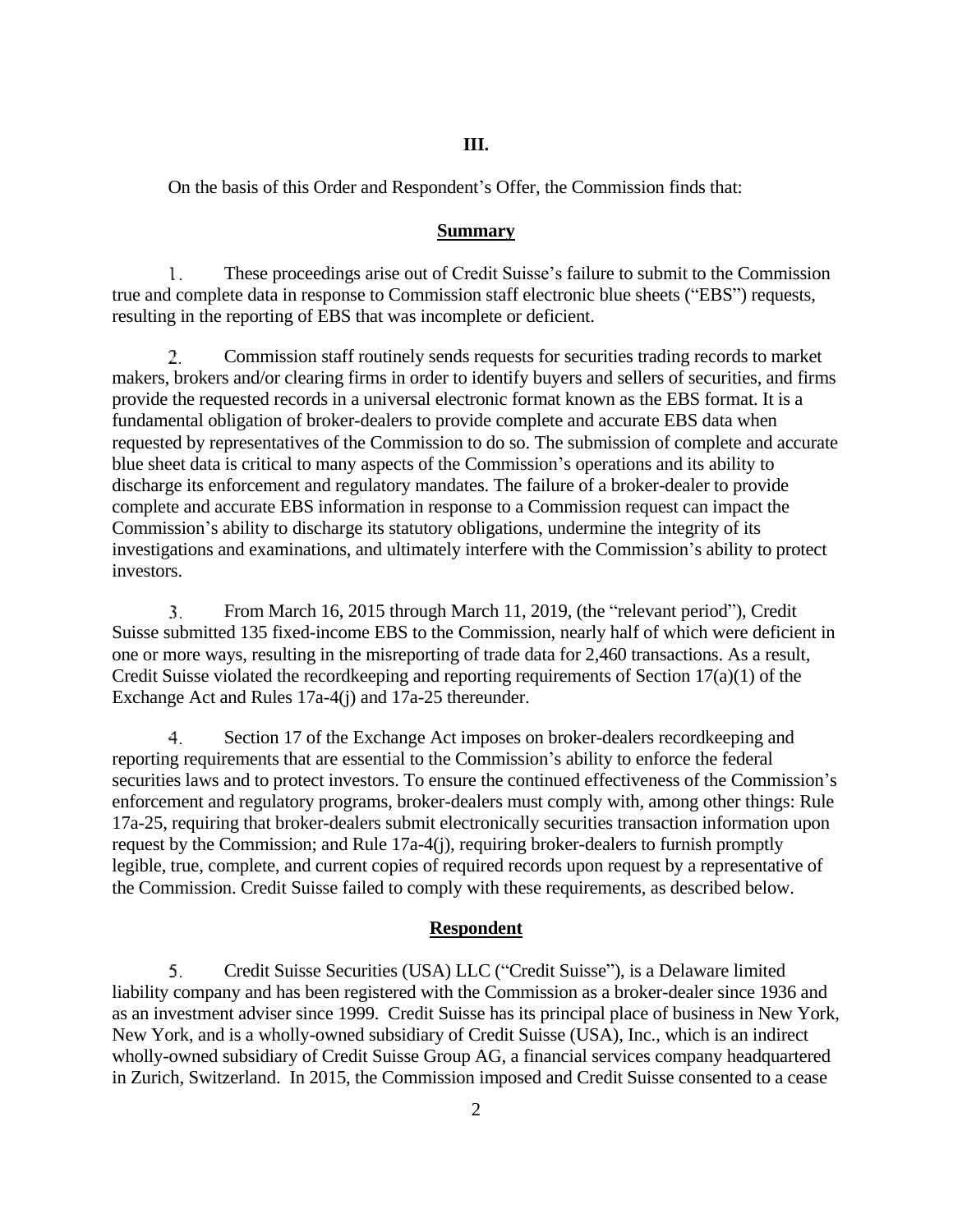and desist order, censure and \$4,250,000 penalty for failing to submit complete and accurate EBS submissions. *See Credit Suisse Securities (USA) LLC*, Exchange Act Release No. 75992 (Sept. 28, 2015). In 2011, FINRA imposed and Credit Suisse consented to a censure and a \$1,750,000 fine for submitting inaccurate EBS submissions in connection with the firm's failure to create and maintain an accurate record of long and short sale orders in compliance with the locate and order marking requirements of Reg SHO, as well as FINRA rules. *See* FINRA Disciplinary Proceeding No. 20080144512 (Dec. 27, 2011). In 2006, the New York Stock Exchange imposed and Credit Suisse consented to a censure and \$150,000 fine for failing to submit accurate EBS submissions. *See Credit Suisse First Boston LLC*, Exchange Hearing Panel Decision 06-14 (Jan. 24, 2006).

## **Facts**

## **A. Credit Suisse's Deficient EBS Submissions**

6. From March 15, 2015 through March 11, 2019, Credit Suisse submitted 135 fixedincome EBS to the Commission, nearly half of which were deficient in one or more ways, resulting in the reporting of deficient data for 2,460 transactions.

 $7<sub>1</sub>$ Credit Suisse's fixed-income EBS submissions contained inaccurate fields because the submissions included only allocation level information and did not include execution level information. For example, Credit Suisse failed to report to the Commission order execution times for 1,712 fixed-income transactions. Additionally, Credit Suisse reported incorrect exchange codes and average price account data for all of its 2,460 fixed-income transactions. Credit Suisse's failure to provide execution level information such as order execution times and exchange codes resulted from Credit Suisse's historical automated process of retrieving fixed-income trading data from a back-office repository that included only allocation-level data. Further, Credit Suisse failed to update its process to report certain execution-level data after such data became required in May 2014 under applicable blue sheet reporting requirements.

Χ. Credit Suisse did not detect the errors in its fixed-income EBS submissions because it did not have reasonable pre-submission controls to validate that the information in its fixedincome EBS submissions was complete and accurate. The firm's pre-submission controls were primarily limited to ensuring that equities-related EBS were reported accurately. The firm did not have similar controls in place for fixed-income EBS. Because Credit Suisse did not have a reasonable process for validating the accuracy of the information reported in its fixed-income EBS submissions, the firm failed to identify the systemic issues that led to the firm's regular reporting of deficient EBS information for fixed-income trading for approximately four years.

## **B. Credit Suisse's Remedial Efforts**

Ω. Credit Suisse engaged in remedial efforts to address the causes for its deficient EBS submissions. Specifically, Credit Suisse self-identified the issue impacting its reporting of fixedincome EBS and took steps to implement a new process intended to ensure the completeness and accuracy of its fixed-income EBS submissions. Additionally, Credit Suisse retained a consultant to conduct an in-depth review of its fixed-income reporting process, including by using the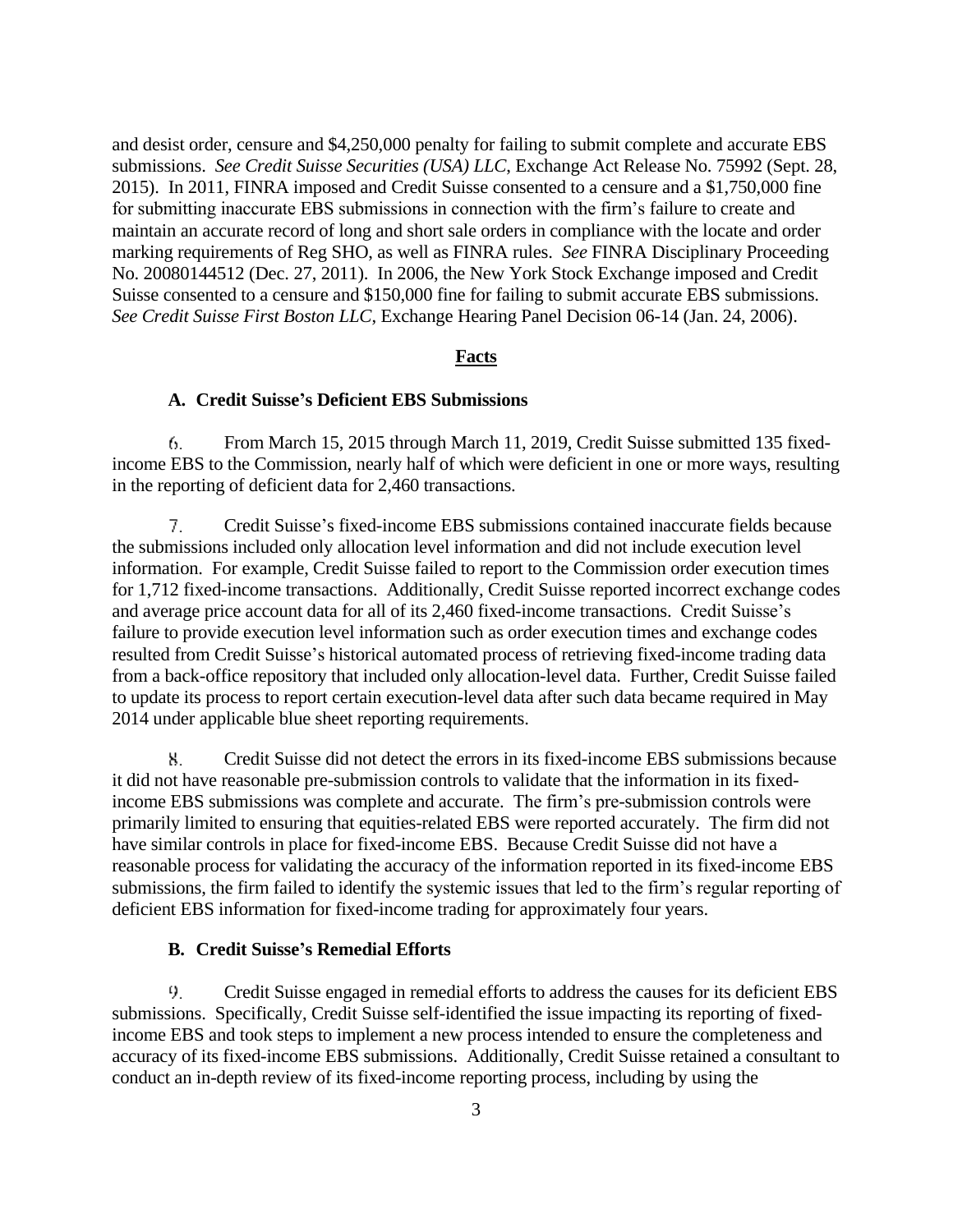consultant's software to perform a full reconciliation of fixed-income EBS data with other sources, such as Credit Suisse's execution and allocation level data, to confirm that Credit Suisse's new fixed-income EBS process was sufficient to ensure the completeness and accuracy of its fixedincome EBS submissions. Additionally, Credit Suisse now performs pre-submission quality assurance checks on all EBS submissions, including fixed-income submissions; quarterly postsubmission validations that compare samples of EBS submissions with independent data sources; and twice-annual reviews of its fixed-income EBS submissions by manually reviewing a sample of the submissions and comparing them to independent sources of data.

### **Violations of the Federal Securities Laws**

10. Section 17(a)(1) of the Exchange Act requires, among other things, that brokerdealers make and keep for prescribed periods such records, furnish such copies thereof, and make and disseminate such reports as the Commission, by rule, prescribes as necessary or appropriate in the public interest, for the protection of investors, or otherwise in furtherance of the securities laws. Exchange Act Rule 17a-4(j), promulgated thereunder, requires, in part, broker-dealers such as Credit Suisse to furnish promptly legible, true, complete, and current copies of those records of the member, broker or dealer that are required to be preserved under Exchange Act Rule 17a-4 and any other (i.e., non-required) records of the member, broker or dealer subject to examination under Section 17(b) of the Exchange Act that are requested by a representative of the Commission. Likewise, Exchange Act Rule 17a-25 requires that broker-dealers such as Credit Suisse shall, upon request, electronically submit to the Commission the securities transaction information as required in the rule.

 $11.$ As described above, Credit Suisse failed to furnish complete and accurate records to the Commission staff that were requested by the Commission in its blue sheet requests. Therefore, Credit Suisse willfully violated the recordkeeping and reporting requirements of Section 17(a)(1) of the Exchange Act and Rule 17a-4(j) thereunder by failing to furnish promptly true and complete trading information as requested by Commission staff over a period of approximately four years. In addition, Credit Suisse willfully violated Exchange Act Rule 17a-25 by failing to submit electronically certain securities transaction information to the Commission through the EBS system in response to requests made by the Commission.

# **Credit Suisse's Remedial Efforts**

In determining whether to accept the Offer, the Commission considered remedial acts undertaken by Respondent and cooperation afforded the Commission staff.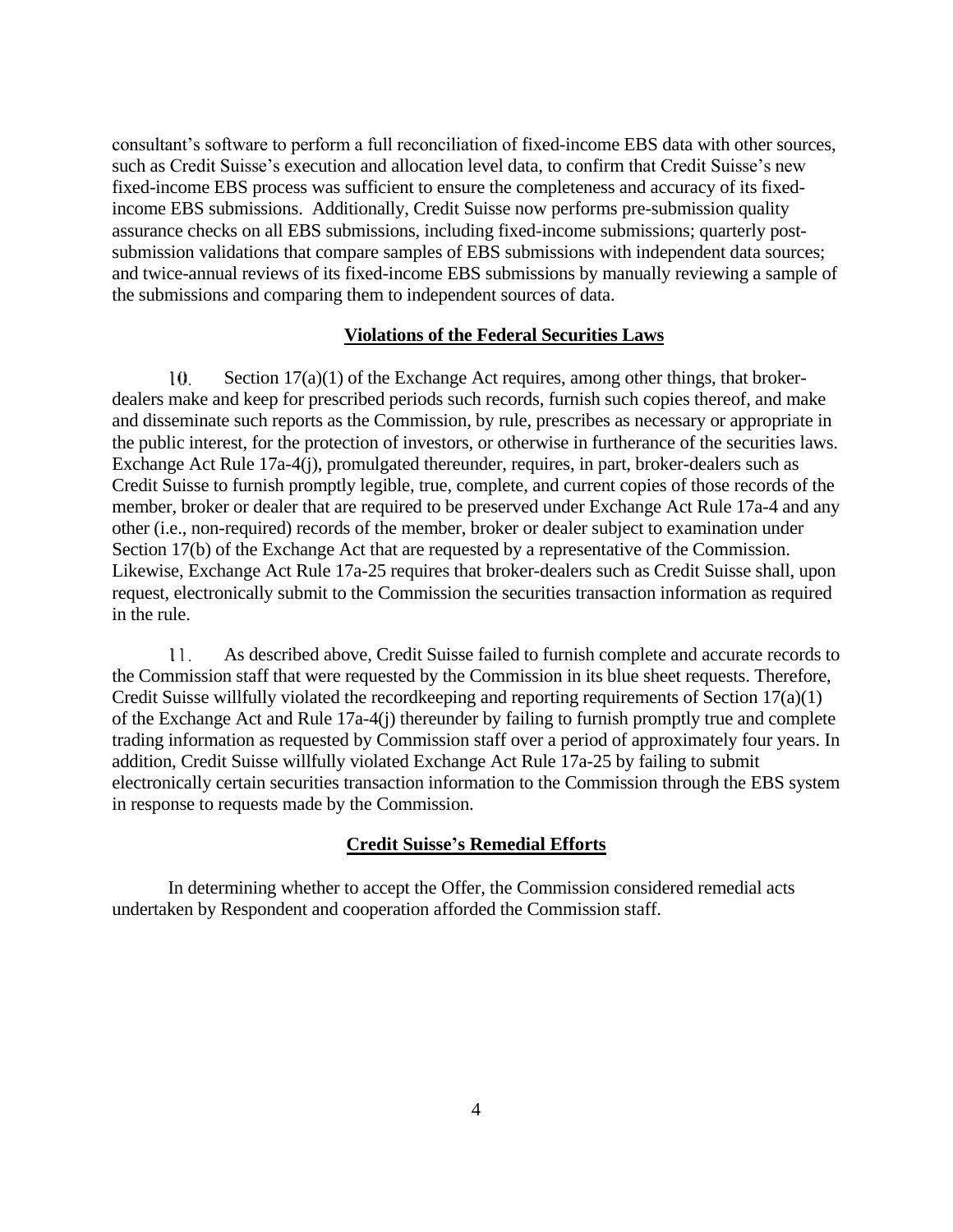In view of the foregoing, the Commission deems it appropriate and in the public interest to impose the sanctions agreed to in Respondent Credit Suisse's Offer.

Accordingly, pursuant to Sections 15(b) and 21C of the Exchange Act and Section 203(e) of the Advisers Act, it is hereby ORDERED that:

A. Respondent Credit Suisse cease and desist from committing or causing any violations and any future violations of Section 17(a)(1) of the Exchange Act and Rules 17a-4(j) and 17a-25 promulgated thereunder.

B. Respondent Credit Suisse is censured.

C. Respondent Credit Suisse shall, within ten (10) days of the entry of this Order, pay a civil money penalty in the amount of \$600,000 to the Securities and Exchange Commission for transfer to the general fund of the United States Treasury, subject to Exchange Act Section  $21F(g)(3)$ . If timely payment is not made, additional interest shall accrue pursuant to 31 U.S.C. §3717. Payment must be made in one of the following ways:

- (1) Respondent may transmit payment electronically to the Commission, which will provide detailed ACH transfer/Fedwire instructions upon request;
- (2) Respondent may make direct payment from a bank account via Pay.gov through the SEC website at [http://www.sec.gov/about/offices/ofm.htm;](http://www.sec.gov/about/offices/ofm.htm) or
- (3) Respondent may pay by certified check, bank cashier's check, or United States postal money order, made payable to the Securities and Exchange Commission and hand-delivered or mailed to:

Enterprise Services Center Accounts Receivable Branch HQ Bldg., Room 181, AMZ-341 6500 South MacArthur Boulevard Oklahoma City, OK 73169

Payments by check or money order must be accompanied by a cover letter identifying Credit Suisse as the Respondent in these proceedings, and the file number of these proceedings; a copy of the cover letter and check or money order must be sent to Joseph G. Sansone, Chief, Market Abuse Unit, Division of Enforcement, Securities and Exchange Commission, Brookfield Place, 200 Vesey Street, Suite 400, New York, NY 10281.